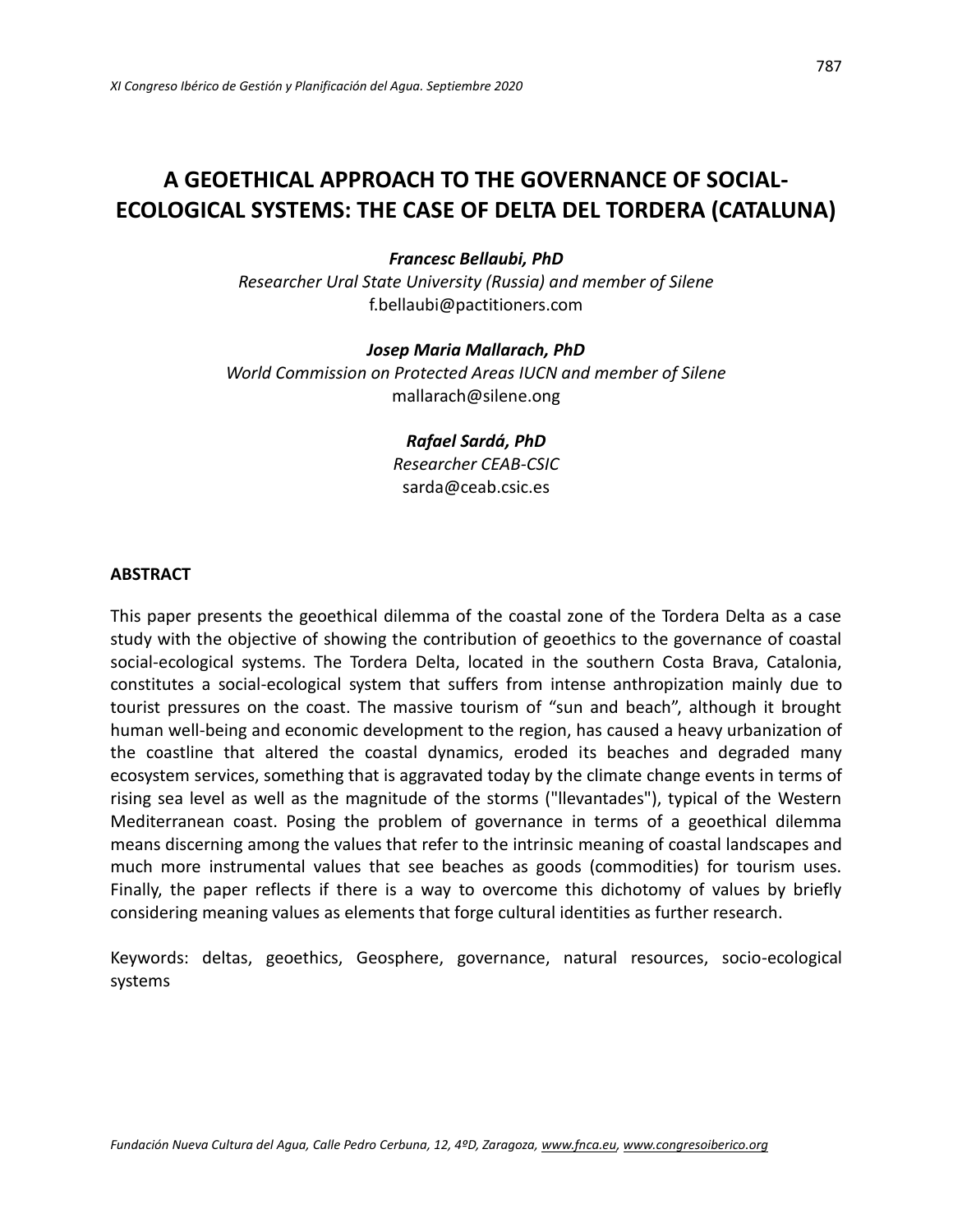## **1. INTRODUCTION**

At the end of January 2020, Storm Gloria severely hit the Spanish Mediterranean coast resulting in substantial infrastructure and economic damage. The Tordera Delta (TD) located 80 km northeast of Barcelona (Catalonia) was especially affected. At the same time, however, the storm largely increased the amount of sediment reaching the shoreline, enlarging the beach's recreational areas. The moral of this story is that society's wellbeing increases its vulnerability with raised exposure to natural hazards, but benefits when natural ecosystem functionality is healthy and functional.

Delta areas are complex socio-ecological-technical systems (Wessenlin et al., in press) where human technology and land-sea interactions are key and socio-environmental problems emerge. Policy fragmentation often becomes an obstacle for advancing towards sustainable use of coastal areas, especially deltas that are highly vulnerable to natural forces and subject to stressful pressures by human interventions. Deltas constitute fragile habitats considering rising sea level due to climate change and the TD is a good case in point.

The general regression and disappearance of sandy beaches on Catalonia's Mediterranean coast, where the TD is located, is an issue of social and economic significance since sandy beaches support a tourist economic sector, which attracted almost 20 million tourists in 2019<sup>1</sup>. Coastal regression is mainly due to the accumulative impacts of upstream dams retaining sediments, marine structures blocking sediment redistribution (sport harbors and marine breakwaters), and urbanization of coastal dunes and back shores (Garcia-Lozano and Pintó, 2017; 2018), coupled with intensification of winter storms and rising sea level linked to climate change<sup>2</sup>. Due to these impacts, only 25% of the Catalonia's coastal habitats have a favorable conservation status<sup>3</sup>.

During the last 60 years, the downstream of the Tordera watershed underwent drastic changes in modifying hydraulic conditions and land uses. Today, the area has high industrial, agricultural, tourist and residential competing uses, exerting unsustainable pressures on natural processes. Twenty years ago, most stakeholders of the TD recognized that cumulative effects resulting from multiple activities carried out without any comprehensive plan of action resulted in a loss of the TD's ecosystem functionality, putting the ecosystem resources and beaches in a critical state. Since then, numerous studies and researches have been carried out by the "Observatori de la

<sup>1</sup> Institut d'Estadística de Catalunya, IDESCAT, Dades turístiques 2019.

<sup>2</sup> According to the Laboratori d'Enginyeria Marítima & Centre d'Investigació dels Recursos Costaners de la Universitat Politècnica de Catalunya, 75% of the sandy beaches are eroding and the average values of annual erosion are calculated at 1.7 m/year.

<sup>3</sup> Generalitat de Catalunya, Departament Territori i Sostenibilitat (2019), Avaluació de l'estat de conservació dels hàbitats d'interès europeu 2013-18.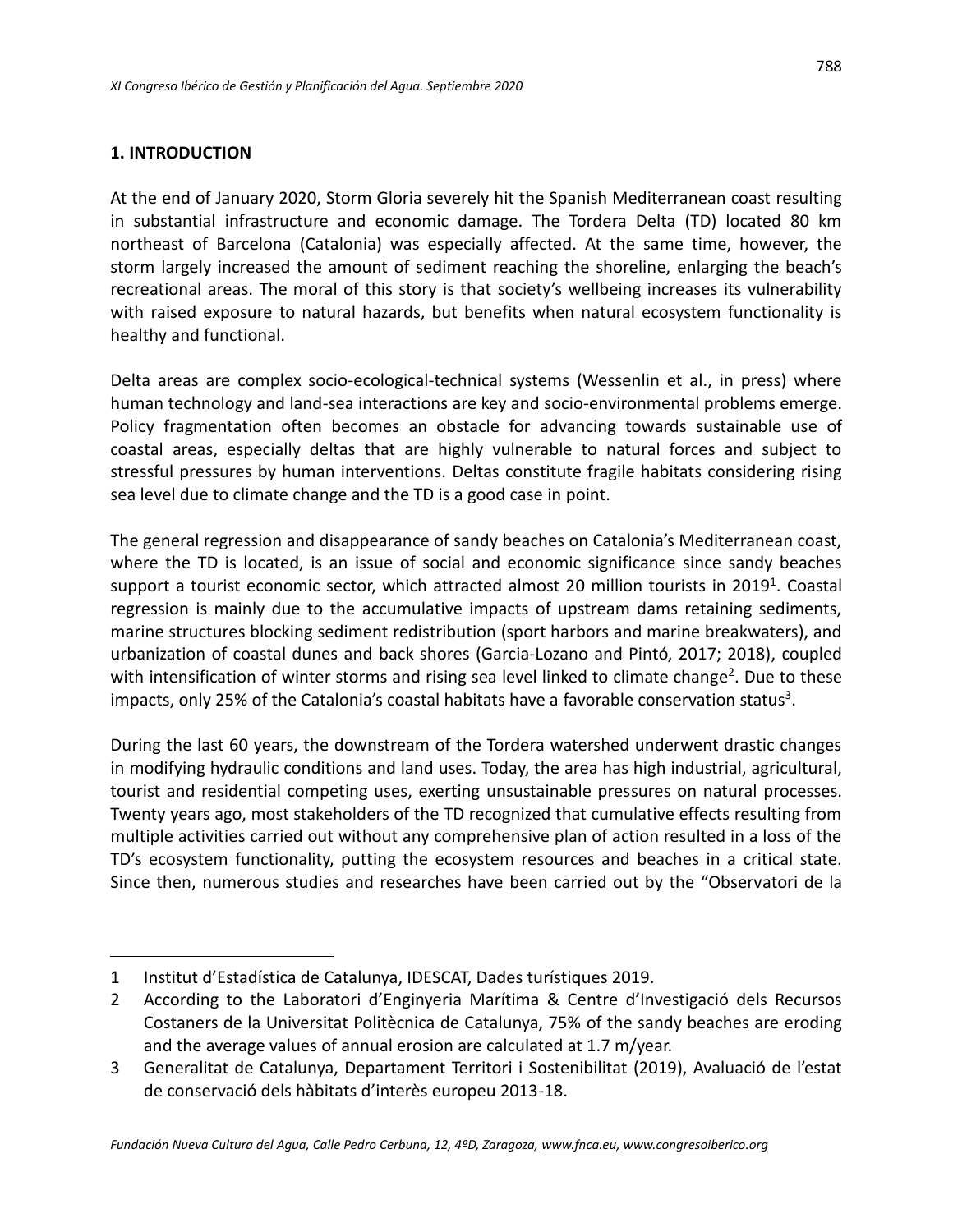Tordera" (ICTA-UAB), ICHN, CEAB-CISC, ACA, CREAF<sup>4</sup> and universities, providing large amounts of data, and even a detailed hydrogeological numerical model for the TD, allowing a sound understanding of the key environmental problems.

However, the social dimension of the TD remains a serious challenge. To implement an effective ecosystem-based management (EBM), as recommended by the EU policies, the involvement of the key stakeholders was required (Sardá et al., 2014; 2015). With this aim in mind, the *Taula del Delta i de la Baixa Tordera* (TDBT) was created in 2017 by local stakeholders, aimed to be the governance structure dealing with the issues and adopting a long-term and strategically planned approach. The purpose of the TDBT is to recover the social and ecological balances of the TD and to reduce its vulnerability to climate change by means of developing a strategic and integrated plan in a transparent and participatory manner, as explicitly indicated by the EU Water Framework Directive. However, besides knowing the problems and having the data, despite the creation of the TDBT, and also knowing the technocratic technical measures that should be implemented, difficulties exist that impede society in advancing and deciding what to do. The application of new innovative approaches and perspectives is crucial to overcome this blocked situation.

Geoethics is an emerging frontier discipline -between ethics and geosciences- that looks at the values in how humans relate to the Earth System (Di Capua and Peppoloni, 2019). Frequently, principles used in EBM and governance models, presented as neutral, do not adequately consider the intrinsic values underlying decision-making processes. Therefore, understanding the values that underpin EBM and governance principles in socio-ecological-technical systems is fundamental to reverse the unsustainable management of fragile and stressed geo-resources, such as coastal landscapes.

Climate models for the future in Catalonia (Institut d'Estudis Catalans, 2016) suggest that extreme events will become more frequent in the short, medium and long term and encouragement is needed to promote bold adaptations, which imply changing our relation with Nature as soon as possible. This paper contributes to highlighting this societal challenge in the TD, as a paradigmatic case study that can serve as an example for similar territories. Several cases of success show the gains of this innovative approach, applying geoethics in governance processes (Bellaubi and Bustamante, 2018; Groenfeldt and Schmidt, 2013; Glenna, 2010) that have the potential to unblock the current governance situation in the TD and will contribute to validate a methodology that is able to be replicated in other deltas along the Mediterranean and Atlantic coasts.

<sup>4</sup> Institute of Environmental Science and Technology (ICTA-UAB); Catalan Institution of Natural History (ICHN); Blanes Centre for Advanced Studies (CEAB) - Higher Council of Scientific Investigations (CSIC); Catalan Water Agency (ACA); Ecological and Forestry Applications Center (CREAF).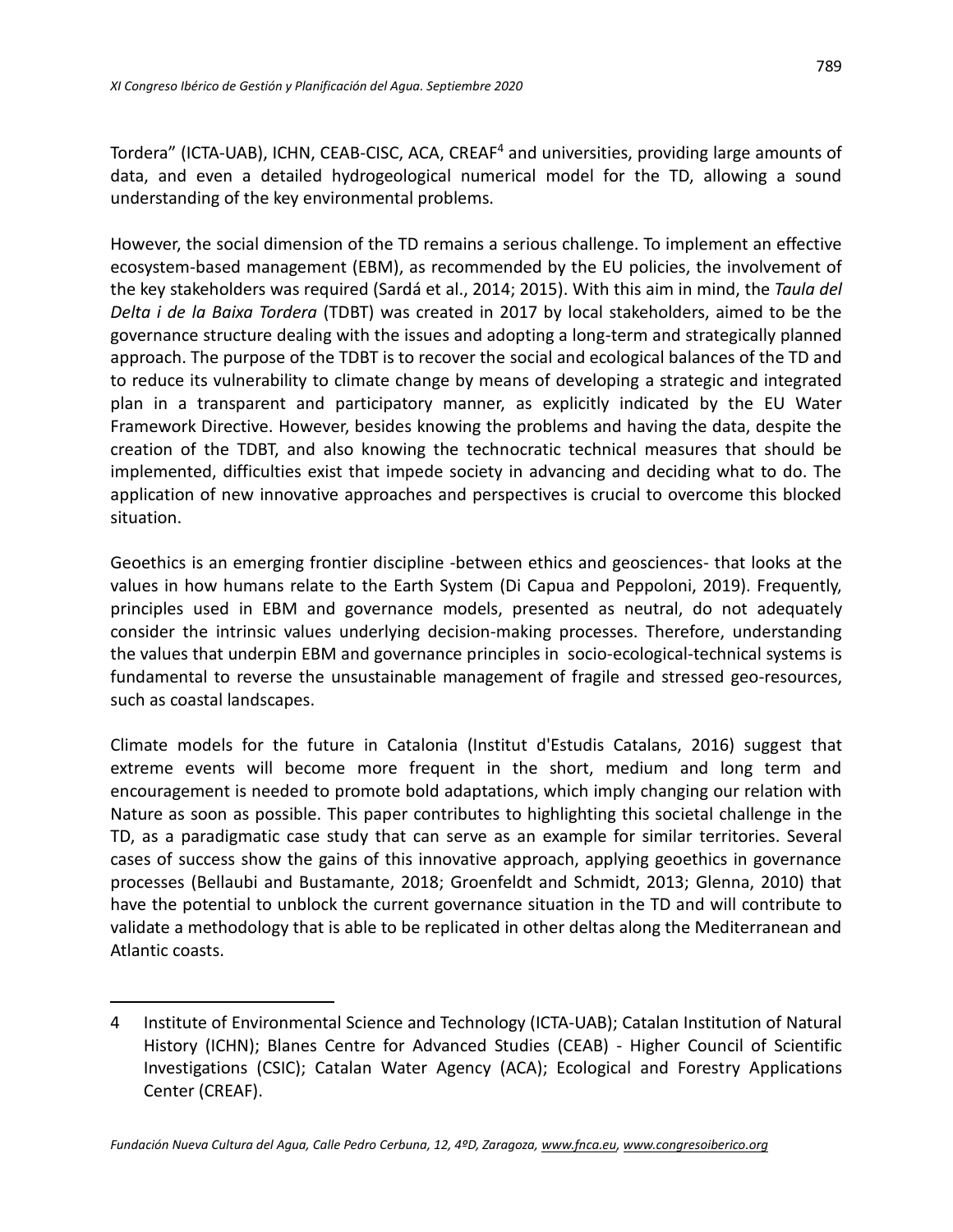

# **Fig. 1. Location of the Tordera Delta (Sardá et al., 2015**)

# **2. METHODOLOGY**

Environmental and social challenges rely on technological based solutions, but technology is not enough to tackle ecological problems because ecological problems involve Human-Nature<sup>5</sup> relationships and, so, values<sup>6</sup>. Even when it has been proved that changes in production technology will not be sufficient to achieve sustainability (Daly, 1987), the scientism fallacy makes us believe that technology is the solution to Human-Nature challenges regardless of the values behind it. Addressing values is key in solving social and environmental-related challenges (Glenna, 2010). In the relationship between Humans and Nature, the abiotic entity of Nature, or the Geosphere, is of special interest when referring to the management of natural resources and

<sup>5</sup> By Nature, we refer to the natural environment that encompasses biotic and abiotic entities and, by extension, to the Earth's system.

<sup>6</sup> If the main objective of ethics is justice, then not only environmental and social justice is enough, but also a more global ecological justice is at stake.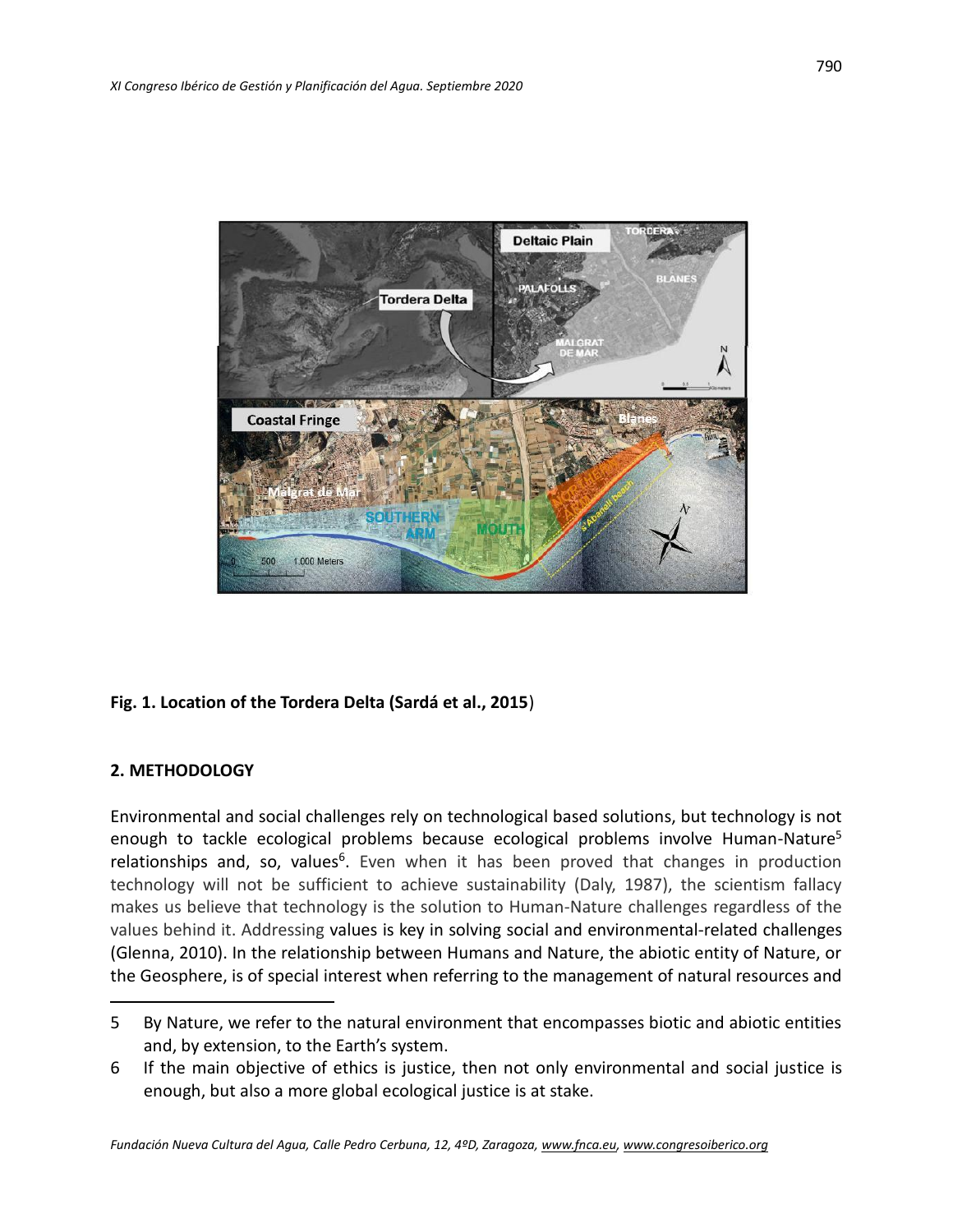their governance, because these geo-resources under utilitarian values sustain our current development patterns. However, the concept of the Geosphere introduces a conceptual change so, rather than talking about the water, the soil and the rocks and minerals under natural resource management and governance, the Geosphere refers to the geodynamic processes of the water, the soil and the subsoil and the expression of its multiple manifestations in terms of rivers, lakes, mountains... as common beings (Bellaubi and Bustamante, 2018), thus introducing their intrinsic value. Whilst instrumental value refers to the value in the use of an object to accomplish something , and clearly refers to the utilitarian values of the geo-resources, intrinsic value is the value within an object itself (Álvarez, 2019), in this case the value of the Geosphere manifestation. Geosphere manifestations, as common beings support communities of life not only in the biological sense but also in the spiritual sense. The communion of human communities with the land as meaningful wholes (Simon, 2019) is at the base of historic memories and cultural identity values that overcomes the dichotomy between instrumental and intrinsic values (Rolston, 1988).

Values are at the core of the technocratic artifacts in which humans relate to the Geosphere and embedded in cultural geographic identities. Under this approach, the territory is seen not only as a mere political social construct or a "passive" space of power where social actors interact but also as having power in itself or the power of the space (Rodriguez, 2006). The Human-Geosphere relationship is a continuous social production of space (Lefebvre, 1991), where the physical environment becomes an agent itself (Voiron, 2012), shaping humans' social relationships which, in turn, affect the Geosphere's dynamic processes. This social production is a result of a dialogue between intrinsic and instrumental values at the different levels of social space: the day-to-day psychical perceived space, the conceived spaces (or the territorial representation of space) and the land understood as a lived space. The land becomes a representational space holding the cultural identity values that bring together the intrinsic and instrumental values, a place of spatial justice (Soja, 2010) and a space of ecological justice (Kortetmäki, 2017). How cultural identity values evolve and how they are transmitted are key to understanding the complex interrelations between human societies and the physical space they inhabit, frequently involving social inequalities and negative impacts and, so, land use conflicts (Tàbara and Ilhan, 2008). .

The interaction of these Geosphere manifestations with the human agency, through technocratic artifacts and their enabling technocracies, result from institutional governance frameworks, technical-hardware and software-knowledge and capacities, as well as the dynamics of power between the different social actors, in turn, characterize specific organizational management practices around these artifacts. These terms define Geosphere governability (Bellaubi and Bustamante, 2018), a concept associated to the Noosphere (Vernadsky, 1945) that Moiseev (1989) interpreted as Earth system governance. However, the term as defined by Vernadsky emphasizes the development of human consciousness in its relation with the Geosphere. Geosphere governability outcomes result from the alteration (impact) of the biogeochemical cycles of the Geosphere and their feedback on the human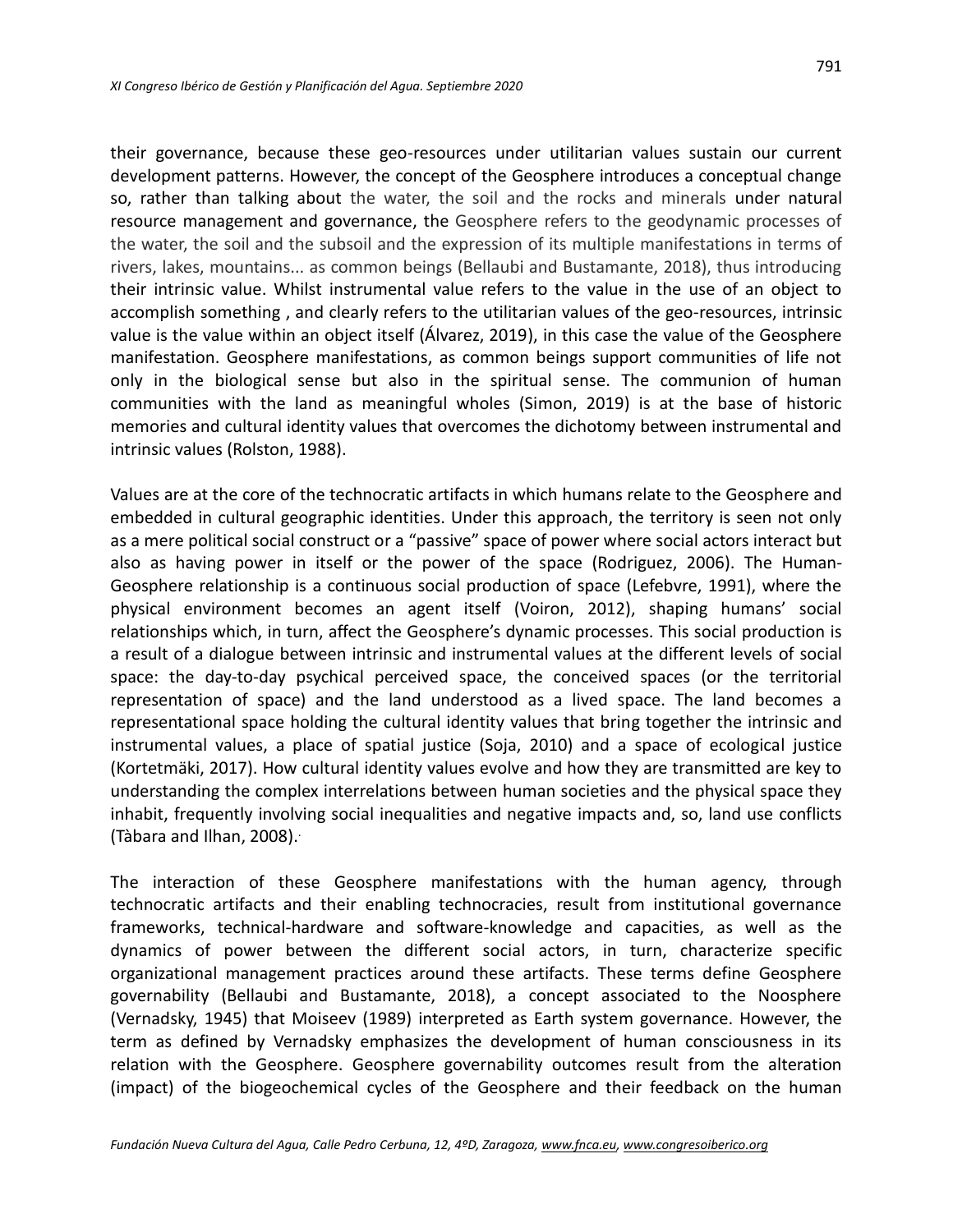activities in terms of socioeconomic vulnerability, both map-able features and suitable for exploring geoprospective scenarios (Bellaubi and Arasa, 2020), which allow defining the Noosphere as the social-natural coevolution production of space.

## **3. RESULTS**

In considering the described methodology, a potential way forward to unblock the governance of the socio-ecological-technical systems of the TD means exploring the value relationship dimension under the concept of Geosphere governability by using a geoethical dilemma. In this paper, geoethical dilemmas are defined as the ethical attitude when instrumental and intrinsic values are confronted in the Human-Geosphere relationship. Geoethical dilemmas help us to discern the meaning values that define the relationship of humans with the Geosphere, putting low impact and vulnerability Geosphere governability scenarios with spatial ecological justice situations in perspective. In turn, geoethical dilemmas unfold as a pedagogy process involving social actors building a values-based ecological dialogue based on solidarity, integrating different views and creating consensus aiming at ecological justice.

According to Bellaubi and Arasa (2020), a geoethical dilemma is presented as a double-entry matrix representing the two possible technocratic alternatives under instrumental or intrinsic values for the two main stakeholders involved in the dilemma. Each alternative is crossed producing four scenarios. Each scenario can be considered as a Noosphere space, as it relates material and spiritual dimensions of the Human-Geosphere relationship, and may be expressed in terms of Geosphere governability; meaning it has an impact on the Geosphere and, oppositely, there is a derived socioeconomic vulnerability on human activities. Furthermore, for each scenario, the credibility of the social actors is evaluated. Credibility is key in fostering cultural changed (Knott et al., 2008) by shifting scenarios and it is based on cultural capital (Bourdieu and Passeron, 1978). In turn, solidarity as a consciousness for the other (Tischner, 2005) may be understood as the created cultural capital within the pedagogic process of a values based ecologic dialogue. In this way, qualitative scenarios in terms of impact and vulnerability may be qualitatively evaluated by a binary scoring system of credibility. The credibility of a stakeholder results from his/her attitude for a value and the associated social cost/ gain from the observer. The actor's attitude scores 1, otherwise it scores 0. Social costs or gains score 1 or 0, and subtracted (if the actor's attitude is 1) or added (if the actor's attitude is 0), respectively, to the stakeholder's attitude according to the perception of the observer over the generated scenario. The rationale for such scoring can be found in Bellaubi and Pahl-Wostl (2017).

The geoethical dilemma of the TD refers to the urbanization of the coastal landscapes and an increase in sport harbors, as a result of a mass tourism, and the overexploitation of ground water, disrupting the morphologic coastal dynamics and transport of the sediment that results in coastal regression. The involved stakeholders are the Catalan regional and local administration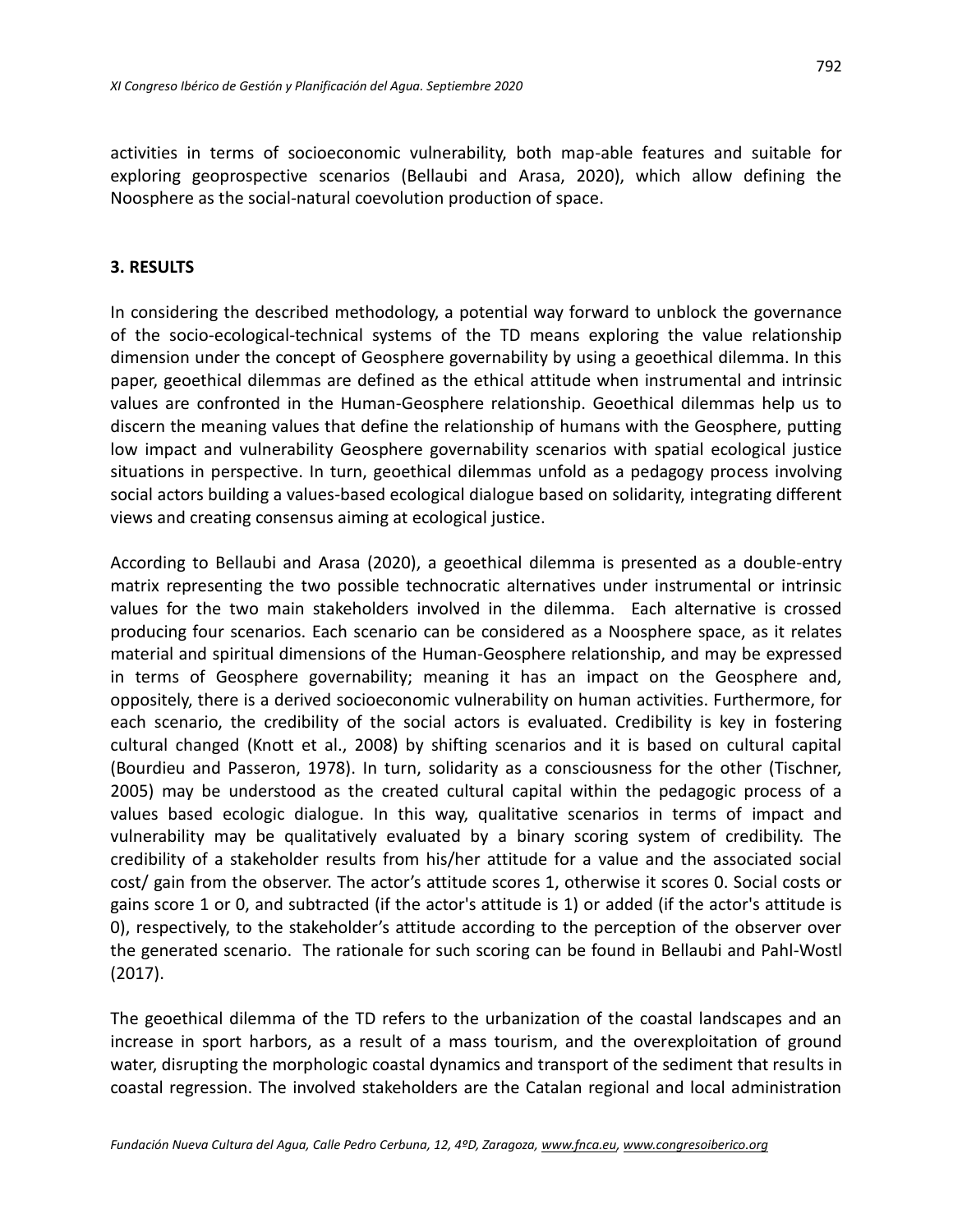vs. the tourism sector, whilst the local inhabitants are the «observers». The objectives of the geoethical dilemma of the TD are: 1) to understand the current situation of mass tourism, which brings considerable income to the region but has an associated negative environmental impact on the coastal system, considering the values related to the governance, and 2) to open a participatory dialogue under a geoprospective (Voiron, 2012) approach to ask: what are the alternatives to the current tourism model? The geoethical dilemma matrix with the different outcomes' scenarios and credibilities is shown in Table 1.

| Disruption of the coastal system due<br>to mass tourism<br>Observer: local population | Tourism follows the same model but addresses<br>environmental impacts                                                    | New tourism model: degrowing + proximity<br>tourism                                                                        |
|---------------------------------------------------------------------------------------|--------------------------------------------------------------------------------------------------------------------------|----------------------------------------------------------------------------------------------------------------------------|
| Public administration follows a low<br>term vision where economic benefit<br>prevails | Scenario 1                                                                                                               | Scenario <sub>2</sub>                                                                                                      |
|                                                                                       | Impact: coastal dynamic disruption<br>Vulnerability: social and economic<br>impoverishment                               | Impact: small impact on the coastal system<br>Vulnerability: Possible bankruptcy of the sector                             |
|                                                                                       | Credibility administration = $1 - 1 = 0$<br>Credibility tourism sector = $1 - 1 = 0$<br>Credibility scenario = 0         | Credibility administration = $1 - 1 = 0$<br>Credibility tourism sector = $0 + 1 = 1$<br>Credibility scenario = 1           |
| Public administration follows a<br>strategic prospective development<br>strategy      | Scenario 3                                                                                                               | Scenario4                                                                                                                  |
|                                                                                       | Impact: sustained environmental degradation<br>Vulnerability: Improvement of social and political<br>image of the region | Impact: recovery of a socio-environmental model<br>Vulnerability: Political cost and slow economic<br>growth in short term |
|                                                                                       | Credibility administration = $0 + 1 = 1$                                                                                 | Credibility administration = $0 + 1 = 1$                                                                                   |
|                                                                                       | Credibility tourism sector = $1 - 1 = 0$<br>Credibility scenario = 1                                                     | Credibility tourism sector = $0 + 1 = 1$<br>Credibility scenario = 2                                                       |
| Credibility stakeholder = attitude ± social cost/social gain                          |                                                                                                                          |                                                                                                                            |

#### **Table 1 Geoethical dilemma matrix in the Tordera Delta**

#### **4. DISCUSSION**

The result of the geoethical dilemma of the TD was presented in the CEAB-CSIC centre, Blanes, at a two-day conference event on March 5 and 6, organized by the Campus of Natural and Cultural Heritage of the University of Girona, CEAB-CSIC and the platform SOS Costa Brava. In advance of the conference, a group of scientists had subscribed to the 'Manifesto for the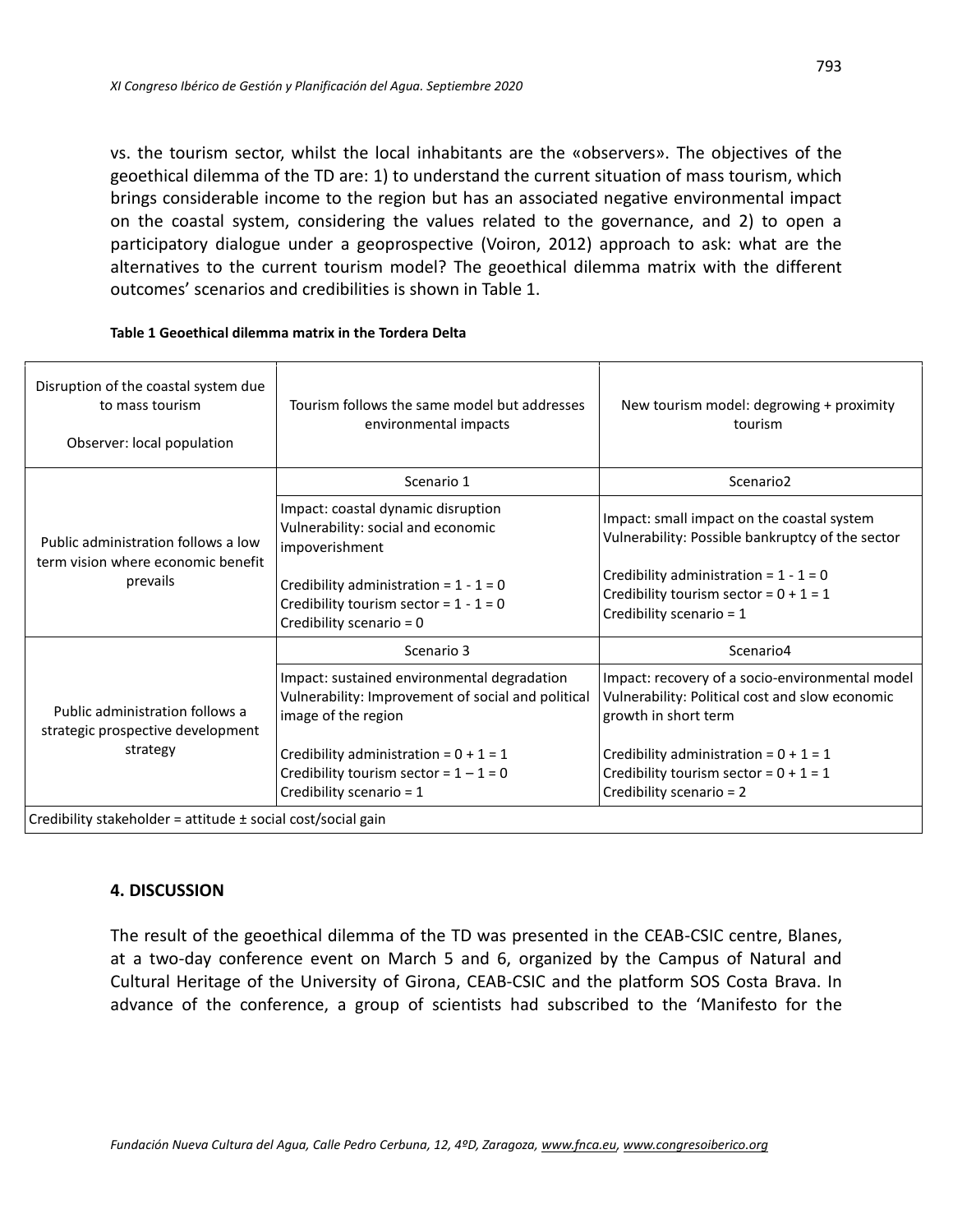Tordera'<sup>7</sup> , which proposes a number of detailed management actions to be put in place in order to improve river and coastal management. During the conference, attended by over fifty public officials, municipal technicians, and researchers and experts from different fields, six scientists discussed how geoethics could invigorate the table of the TD and the lower Tordera river. For the first time in this context, the contributions under a geoethics perspective were openly discussed, both theoretically and in practice, during a participatory workshop with some of the main local stakeholders.

The values that define our relationship with the Geosphere relate significantly on how we relate to others under a principle of Solidarity. Bearing solidarity in mind, we can engage in a values based ecologic dialog that allows us to commit on a shared value to develop a common future for the land. This represents another way forward for complex governance problems, overcoming participatory processes that have become technocratic tools of "consumption" without being able to modify the current unsustainable socio-environmental trends s (Bellaubi, 2019).

In Table 1, scenario one represents the current situation in terms of Geosphere governability in the TD, whilst scenario four would be the best outcome in terms of impacts and vulnerability. Scenario four is also the most credible, and overcomes a possible "ecological tragedy" in the TD. The paradox remains how to shift from scenario one to four when the latter is the most credible. As reaching scenario four involves a change of stakeholders' attitudes, it is perhaps more feasible to look for other possible scenarios that avoid the ecological tragedy. Hereby, we suggest politically articulating the dialogue in order to increase the credibility of scenarios three and two, looking at a way to avoid the social cost of administration or tourism sector by posing the following questions:

1) to improve the credibility of scenario three: How can "investors'" benefits have a positive effect on improving social services (living conditions) and environmental services (coastal landscapes)? This question may trigger an increase in the credibility of scenario three because the locals see the sharing of the benefits of tourism as an act of solidarity. (Table 2)

| scenario 3 before: credibility scenario 1           | scenario 3 after: credibility scenario 2            |
|-----------------------------------------------------|-----------------------------------------------------|
| Administration = attitude $0 +$ social gain $1 = 1$ | Administration = attitude $0 +$ social gain $1 = 1$ |
| Tourism sector = attitude $1$ – social cost $1 = 0$ | Tourism sector = attitude 1 - social cost $0 = 1$   |

## **Table 2 Enhancing credibility of scenario 3**

<sup>7</sup> Tordera is a small river flowing to the Mediterranean, 80 km northeast of Barcelona. It is one of the few rivers in Catalonia without dams. The Tordera ground water feeds the heavily populated coastal areas of Maresma.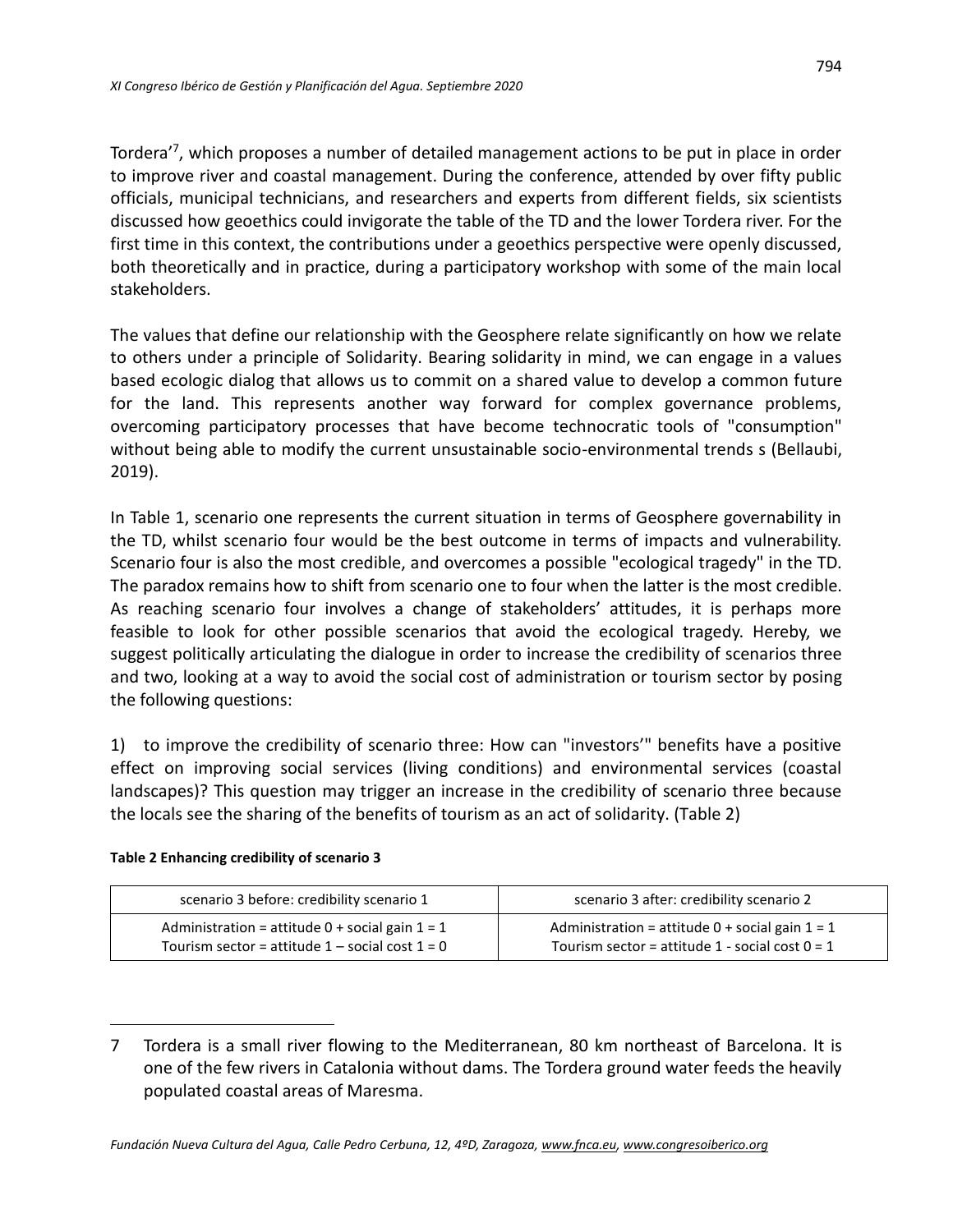2) to improve the credibility of scenario two: How can public administration commit to the proposals of the population and environmental groups, not only in urban planning (beyond consultation and empowerment)? In this situation, the solidarity comes from the administration as «an offer» to include the local views on the tourism sector development. (Table 3)

#### **Table 2 Enhancing credibility of scenario 2**

| scenario 2 before: credibility scenario 1           | scenario 2 after: credibility scenario 2          |
|-----------------------------------------------------|---------------------------------------------------|
| Administration = attitude $1$ – social cost $1 = 0$ | Administration = attitude 1 - social cost $0 = 1$ |
| Tourism sector = attitude $0 +$ social gain $1 = 1$ | Tourism sector = attitude 0 - social gain $1 = 1$ |

However, the dialogue can also be "spiritually" driven by suggesting, as exposed above, a change in attitudes and exploring the meaning identity values at stake in the dilemma. Undoubtedly, the mass tourism industry is part of the locals' way of living. Not only has the tourism development created jobs and boosted the regional economy, but from a sociocultural point of view, visitors and tourists exposed the locals to new ways of living and thinking. In turn, many locals felt their traditions and the local beaches and calm villages were lost in favor of economic growth. Taking this "spiritual way" in the dialogue means to question not only the kind of tourism development model itself, but also if tourism is necessary and convenient at all. Therefore, it is an invitation to reflect on how tourism may be articulated together with auto-sustainable local economies based on degrowing theories (Higgins-Desbiolles et al., 2019) to find an "equilibrium solidarity point", which accepts the benefits of tourism under certain premises and conditions acknowledging a total preservation of the environment is perhaps not possible. A "small, slow and local" spiritual entrepreneurship tourism (Ramis-Pujol et al., 2015) that respects people and biodiversity, a proximity tourism that promotes cultural and natural heritage (Llurdes et al., 2016). This solution of compromise can be seen as an attempt to overcome the underlying tension of stakeholder attitudes of intrinsic vs. instrumental values and closer to ecological justice as it tries to reconcile both social and environmental issues. In the end, the values that shape the identity of the people with their environment are the overlapping interacting layers producing a living space.

## **5. CONCLUSIONS**

This paper has exposed the importance of geoethics as a possible way forward to unblock governance processes focusing on a values approach. This perspective involves a different way of managing the geo-resources, such as water, soil and minerals, not only from a utilitarian view, but also taking into account the interaction between water, soil and atmospheric cycles, as a whole that generates the biosphere. Thus, our rivers, mountains, our beaches, and our lakes sustain human communities, which highlight the intrinsic value of the Geosphere in an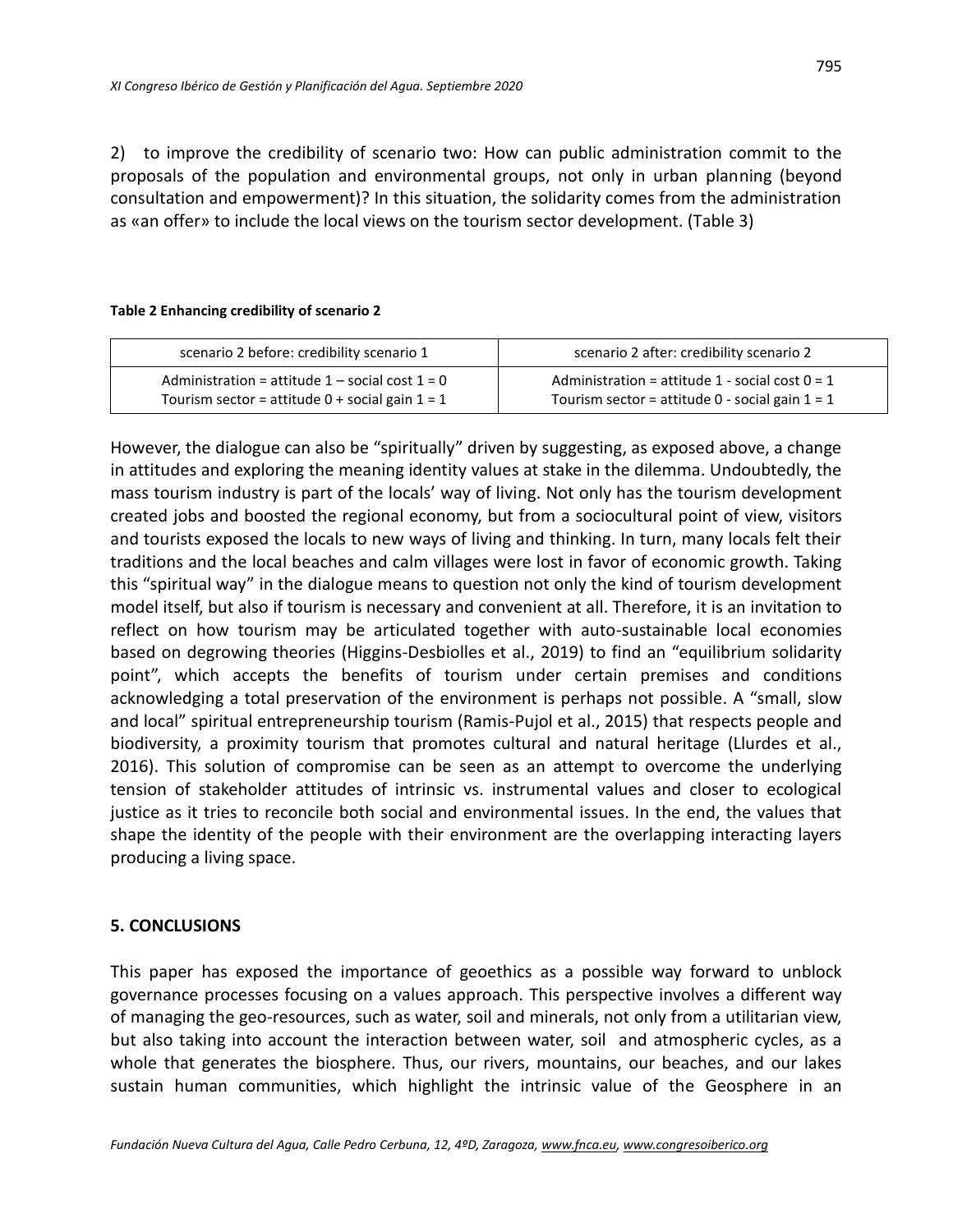inseparable relationship that generates cultural identities. I can remember that particular place, that bend in the river where I was fishing in my childhood, that forest where I walked with my partner, or that summit that I climbed in my youth. These forests and meadows, the rivers or the beaches are permeated with experiences of ourselves and our ancestors, and constitute part of our identities. Those places are a living part of our history and ourselves, they were there when we were born and raised and will eventually see us die and return to the Earth. Geoethics opens a door to consider there are deeper spiritual meaningful values that link us with the land we inhabit, which is not inert, but alive and dynamic and, as such, never ceases to interact with us.

Geoethical dilemmas cause us to become stuck in the endless debates on what should be done or not. Beyond that, however, there is the delicate question of governance: who decides to do what and how decisions are taken, how are rules framed and legitimized? A fair governance involves more transparent and participatory institutions, as well as more truthful, clear and accessible information for decision making, which refers to ethical or moral principles. Indeed, principles guide us in what we should do, but they do not tell us why. The profoundest reasons must be discovered in ourselves, at the core of our relationship with Nature, which is never independent of our relationship with the other fellows.

The global environmental crisis we are immersed in is also a social crisis strongly related to a type of development that fosters unsustainable - destructive - rhythms of exploitation of the natural resources on which we all depend. The same values that inspire the relationship with ourselves and our human fellows define our relationship with the Geosphere.

Any significant intervention on the Geosphere has effects at different levels and timescales on other humans. Thereby, to activate the desalination plant of the Tordera Delta to improve aquifer dynamics related to water extraction, to replenish sand extracted from adjacent sandy marine bottoms for tourist use as it done in the past in the Tordera Delta beaches (Sagristà et al, 2019, Sagristà and Sardá, 2020), or to protect coastal dunes as recently happened in the area, it is guided by certain values that are rarely explained. Often an attitude in line with the shared values involves a social cost, i.e. a "price to be paid". The social cost is the "price" of the responsibility by sharing the burdens when we make decisions, a kind of social and environmental solidarity: the extent to which we are willing to sacrifice our 'consumerist' economic model for the sake of the common good, of present and future generations.

How can we promote this shared responsibility? How can we foster a dialogue of values that helps identify those of us who agree, to jointly build a social and environmental fair vision of the future that is adapted to the reality of natural cycles and rhythms? How do we imagine the landscapes, deltas, beaches, rivers, meadows or forests of our land for our children and grandchildren, for generations to come? How should we pass on to our young generations the testimony of the wisest and most inspiring values and memories we have received from our ancestors? Beyond the dialectics of winners or losers, a dialogic dialogue may reconcile us to others and to our land when we recognized them. It is about our roots, with the conviction that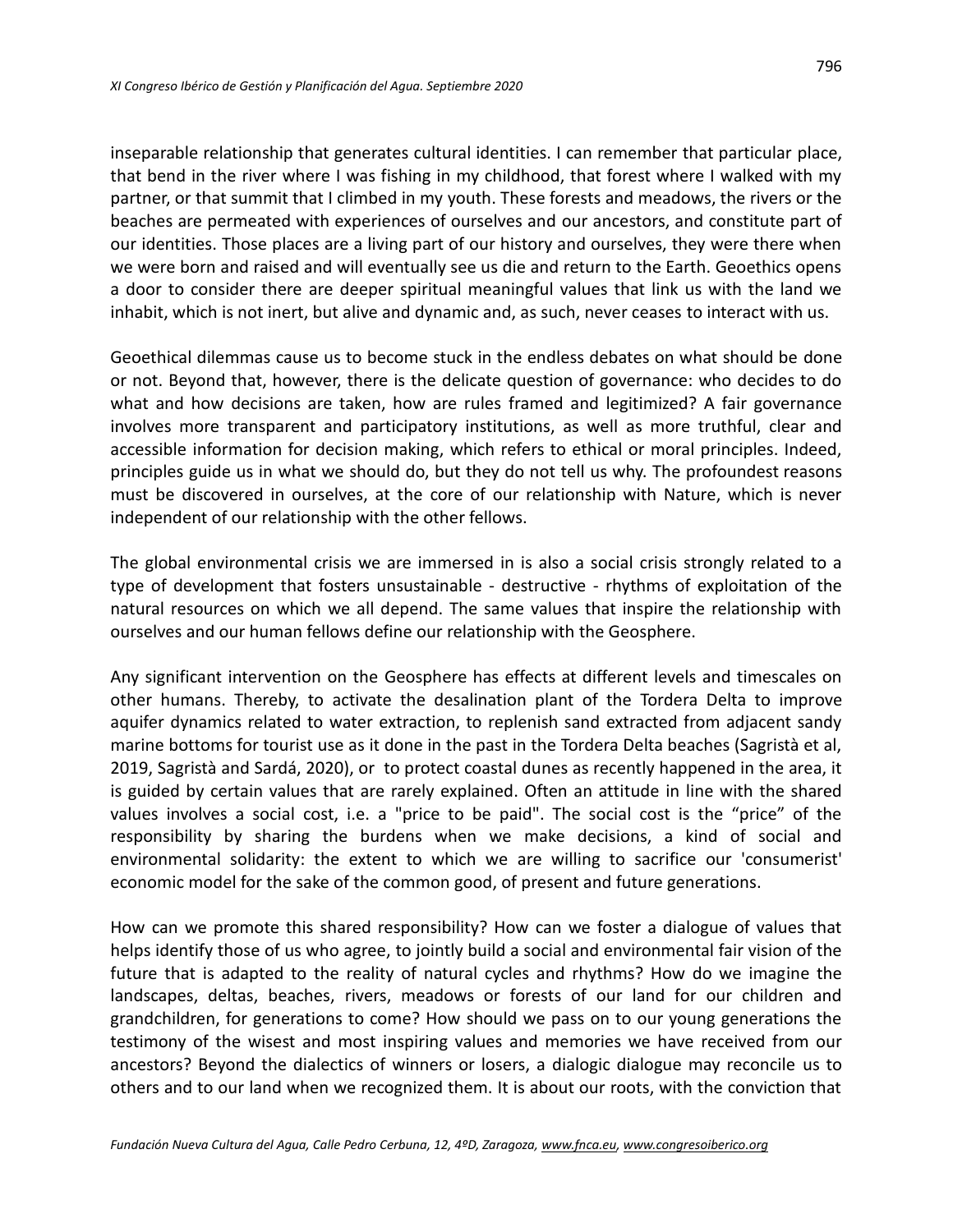our values are not absolute, but only a part of the truth, which can be enriched by the truth (or values) of others, and thus foster the growth, as a society, in order to respond to increasingly complex and difficult environmental challenges we are facing.

Finding the fragile balance between utilitarian and intrinsic values, and those that give meaning to who we are, as a person or as a people, usually is a complex challenge. When the ethical dilemma arises, how can we move towards environmental and social justice, with a deeply humble attitude of appreciation for what has been bestowed on us? Geoethics invites us to have a more humble and respectful attitude towards the Earth and to life: to look around and to be amazed, to wonder, because everything is a wonder (as the medieval Catalan philosopher Ramon Llull taught): appreciating everything we have received, with an attitude of reverence and deep gratitude.

## **REFERENCES**

- Álvarez, P. (Ed.) (2019): "Healing a Broken World", in *Promotio Iustitiae*, no 106, Rome, Social Justice and Ecology Secretariat (SJES).
- Bellaubi, F. (2019): "Exploring the transmission of values in the Human-Geosphere relationship", *TIAS Quarterly No. 02/2019* (July), The Newsletter of The Integrated Assessment Society (TIAS), https://www.tias-web.info/publications/tias-quarterly /, Accessed April 28, 2020
- Bellaubi, F. and A. Arasa (2020): "Exploring groundwater management in La Galera and Tortosa Aquifers: A geoethics approach", in M. Abrunhosa, A. Chambel, S. Peppoloni and HI Chaminé (Eds.): *Advances in Geoethics and Groundwater Management: theory and practice for a sustainable development, 1st Congress on Geoethics and Groundwater Management (GEOETH&GWM'20)*, Porto, Portugal, 17-21 May.
- Bellaubi, F. and C. Pahl-Wostl (2017): "Corruption risks, management practices and performance in Water Service Delivery in Kenya and Ghana: an agent-based model", *Ecology and Society,* 22(2).
- Bellaubi, F. and R. Bustamante (2018): "Towards a New Paradigm in Water Management: Cochabamba's Water Agenda from an Ethical Approach", *Geosciences*, 8*,* 177, doi:10.3390/geosciences8050177.
- Bourdieu, P. and JC Passeron (1978): "Reproduction in Education, Society and Culture", Reviewed by T. Broadfoot, *Comparative Education,* 14(1), 75-82.
- Daly, HE (1987): "The Economic Growth Debate: What Some Economists Have Learned But Many Have Not", *Journal of Environmental Economics and Management,* 14, 323–336.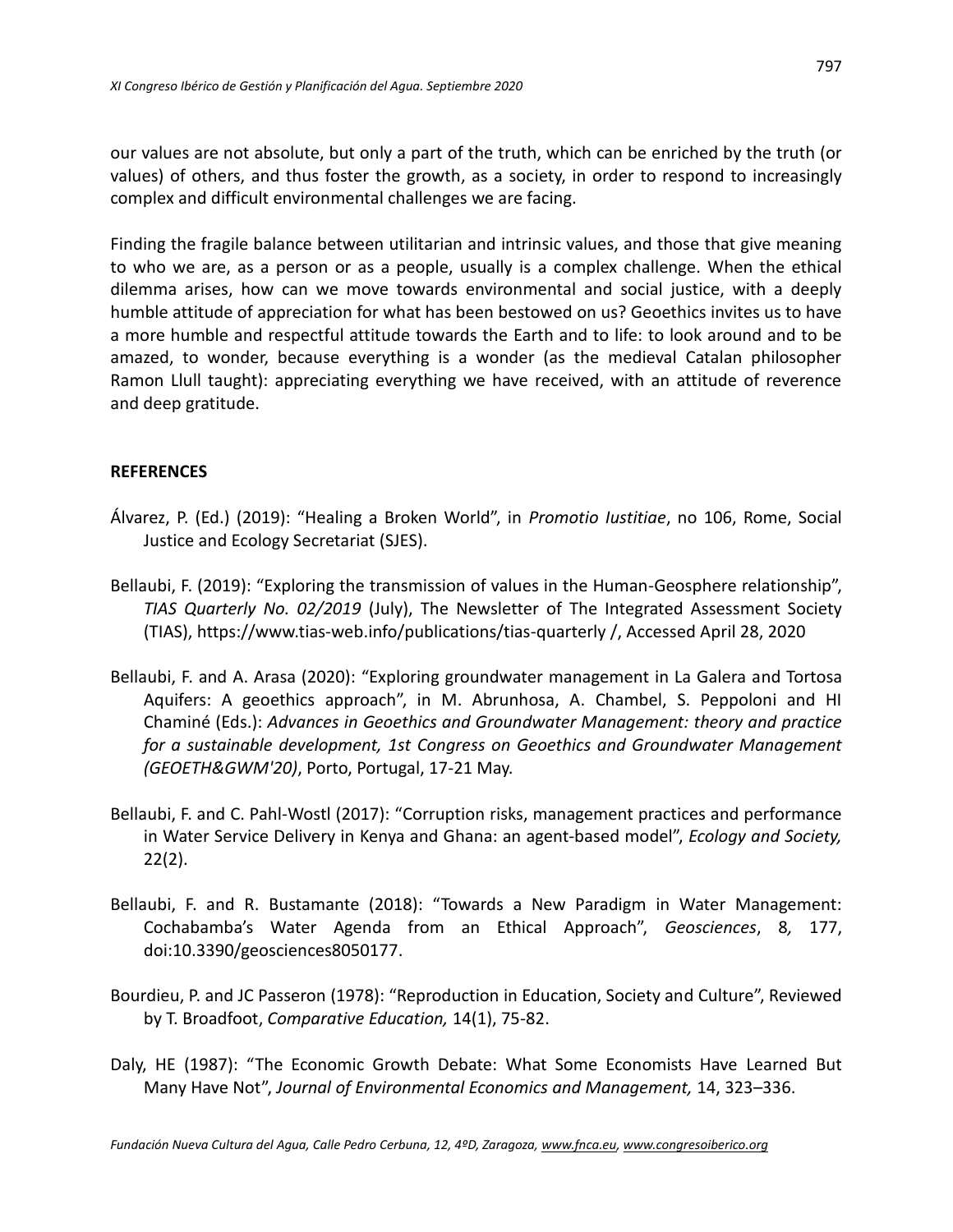- Di Capua, G. and S. Peppoloni (2019): *Defining geoethics*, http://www.geoethics.org/definition, Accessed April 18, 2020.
- Garcia-Lozano, C., Pintó, J. and Daunis I Estadella, P. (2018): "*Reprint of Changes in coastal dune systems on the Catalan shoreline (Spain, NW Mediterranean Sea). Comparing dune landscapes between 1890 and 1960 with their current status*", Estuarine Coastal and Shelf Science, 211, 23-35.
- Garcia-Lozano, C. and J. Pintó (2018): "Current status and future restoration of coastal dune systems on the Catalan shoreline (Spain, NW Mediterranean Sea)", Journal of Coastal Conservation, 22, 519-532.
- Glenna, L. (2010): "Value-Laden Technocratic Management and Environmental Conflicts: The Case of the New York City Watershed Controversy", Science, Technology, & Human Values, 35(1), 81–112.
- Groenfeldt, D. and JJ Schmidt (2013): "Ethics and water governance", *Ecology and Society,* 18(1), 14, [http://dx.doi.org/10.5751/ES-04629-180114,](http://dx.doi.org/10.5751/ES-04629-180114) Accessed January 10, 2020.
- Higgins-Desbiolles, F., S. Carnicelli, C. Krolikowski, G. Wijesinghe and K. Boluk (2019): "Degrowing tourism: rethinking tourism", *Journal of Sustainable Tourism*, 27(12), 1926-1944, DOI: 10.1080/09669582.2019.1601732.
- Institut d'Estudis Catalans (2016) *Tercer informe sobre el canvi climàtic a Catalunya*. Generalitat de Catalunya
- Knott, D., S. Muers, and S. Aldridge (2008): *Achieving culture change: A policy framework,* London, UK, Cabinet Office.
- Kortetmäki, T. (2017): *Justice in and to Nature: An Application of the Broad Framework of Environmental and Ecological Justice*, PhD diss., The Faculty of Humanities and Social Sciences of the University of Jyväskylä.
- Lefebvre, H. (1991): *The production of space*, Malden, MA, Blackwell, Original work published in 1974.
- Llurdes, JC, I. Diaz-Soria and F. Romagosa (2016): "Patrimonio minero y turismo de proximidad: explorando sinergias. El caso de Cardona", *d'Anàlisi Geogràfica*, 62(1), 55-77.
- Moiseev, NN (1989): "The Study of the Noosphere—Contemporary Humanism", *International Social Science Journal,* 122, 595–606.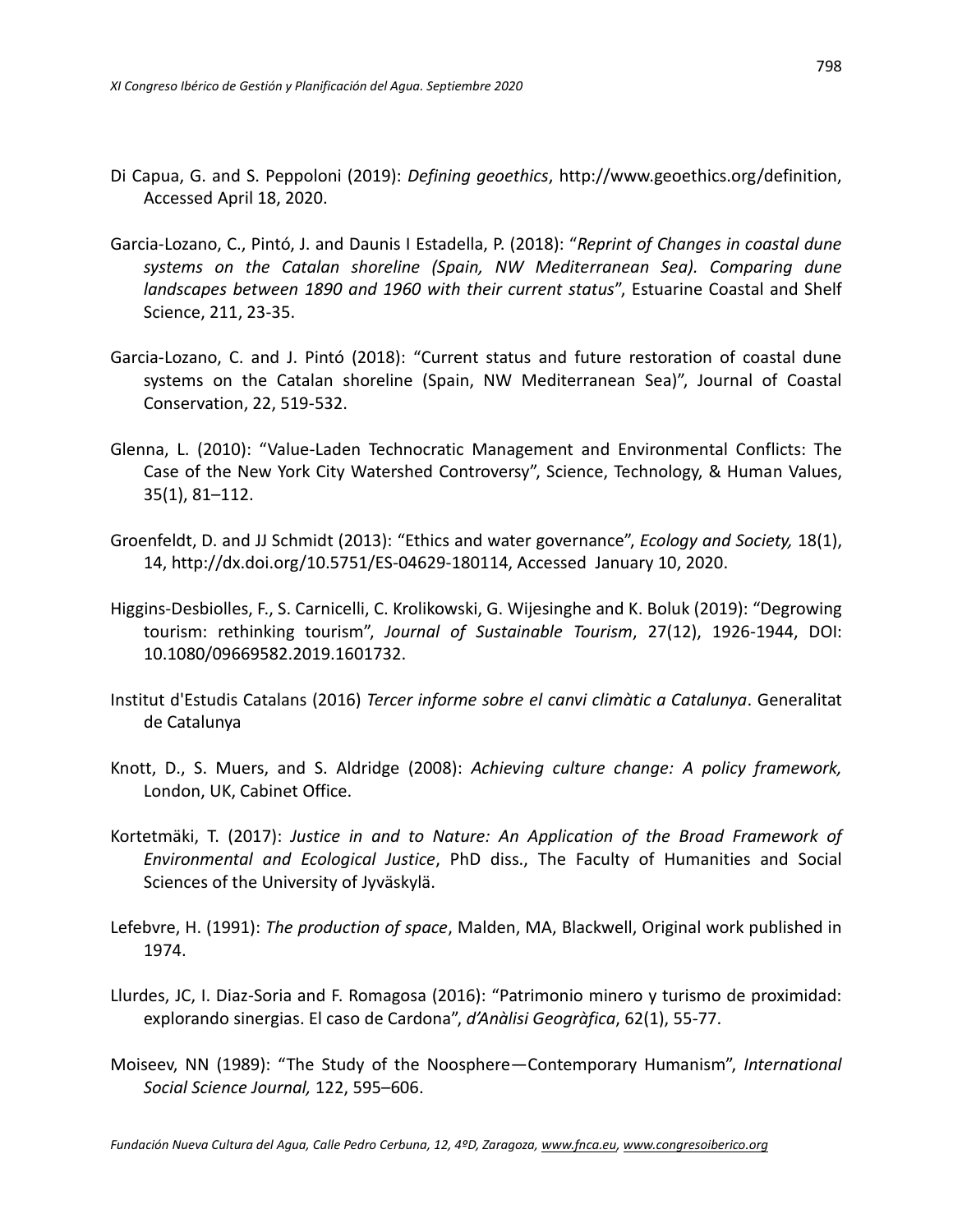- Ramis Pujol, J., MF Suárez Barraza and R. Sardà (2015): "Socio-ecological spirituality and entrepreneurship: Sa Pedrissa network in Majorca", in *Spirituality and Creativity in Management World Congress*, Barcelona, 23-25 April.
- Rodríguez, ML (2006): *Geopoliticaustral Espacios, Territorios y Poder: Algunas Categorías del Análisis Geopolítico,* Punta Arenas, Geopolitica Teorica.
- Rolston, H. (1988): *Environmental Ethics: Duties to and Values in the Natural World,* Philadelphia, Temple University Press.
- Sagristà, E., Sardá, R. and J. Serra (2019): "Consecuéncias a Largo Plazo de la Gestión Desintegrada en Zonas Costeras: el Caso del Delta de la Tordera (Cataluña, España)". *Costas*, 1(1), 1-22.
- Sagristà, E. and R. Sardá (In press, 2020 ): "Assessing the Success of Integrated Shoreline Management in the Tordera Delta, Northeastern Spain". *Regional Environmental Change*,
- Sardà, R., T. O'Higgins, R. Cormier, A. Diedrich and J. Tintoré (2014): "A proposed ecosystembased management system for marine waters: linking the theory of environmental policy to the practice of environmental management", *Ecology and Society*, 19(4), 51.
- Sardá, R., JP Valls, J. Pintó, E. Ariza, JP Lozoya, R. Fraguell, C. Martí, J. Rucabado, J. Ramis and JA Jimenez (2015): "Towards a new Integrated Beach Management System: The Ecosystem-Based Management System for Beaches", *Ocean Coastal Management*, 118, 167-177.

Simon J. (2019) 'Natural meanings and cultural values.', Environmental ethics., 41 (1). pp. 3-16.

Soja, EW (2010): *Seeking Spatial Justice*, Minneapolis, University of Minnesota Press.

Tàbara, J. and A. Ilhan (2008): "Culture as trigger for sustainability transition in the water domain: the case of the Spanish water policy and the Ebro river basin", *Regional Environmental Change*, 8, 59–71.

Teilhard de Chardin, P. (1955): *The Phenomenon of Man*, London, William Collins.

Tischner, J. (2005): *Selected by Dobrosław Kot from Etyka solidarności [The Ethics of Solidarity]*, Kraków, www.tischner.org.pl/content/images/tischner\_4\_ethics\_years\_later.pdf Accessed October 15, 2019.

Vernadsky, VI (1945): "The Biosphere and Noosphere", *American Scientist,* 33(1), 1–12.